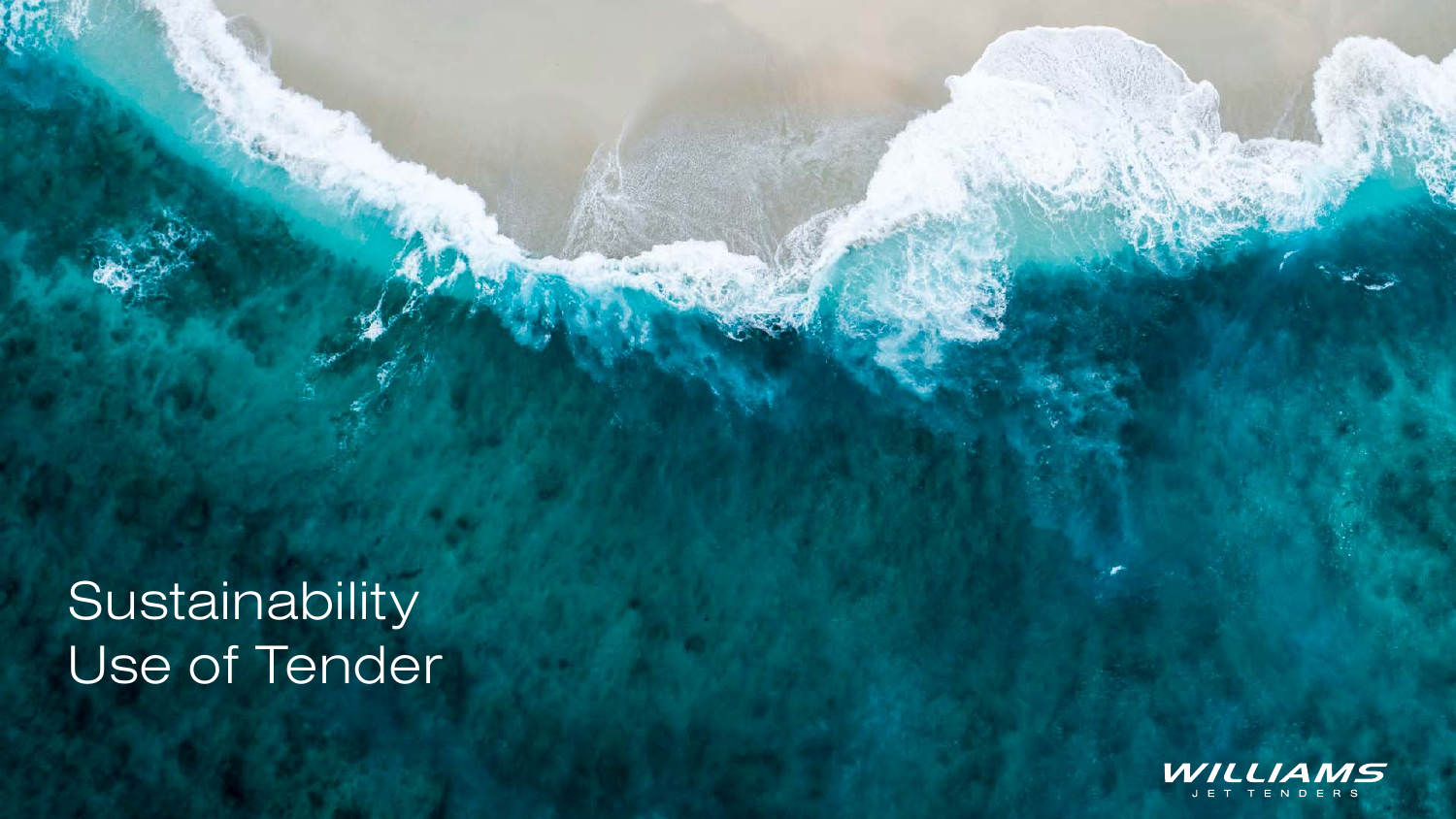As an owner you can make small changes in your daily use to lessen your environmental impact on the marine world that brings us all together.



Owning a Williams Jet Tender is a joy, it opens even greater use of your main craft, allowing exploration of small coves, anchorages, and trips ashore, Williams is making every effort through their Sustainability roadmap to produce your tender with a low environmental impact in the design, production, delivery, and even the end of life of the tender.

## **Efficient Helming** (see Fig 1)

Your tender is fitted with a fuel management system that allows you to see in real life how much fuel you are using. You were probably having far too much fun to study it closely afloat, but in simple terms when in open water, never forgetting the safety lanyard, accelerating briskly then easing the throttle to a comfortable planning speed of around 20 to 25 knots gives the best economy, by contrast displacement speeds – like when pottering through a crowded anchorage to get to more open water give the poorest so rather surprisingly going faster is actually more efficient. There is a slight caveat, whilst your tender does have amazing sea keeping for its size, your speed does need to consider the comfort of all aboard.

2





Sustainability Use of Tender Williams Jet Tenders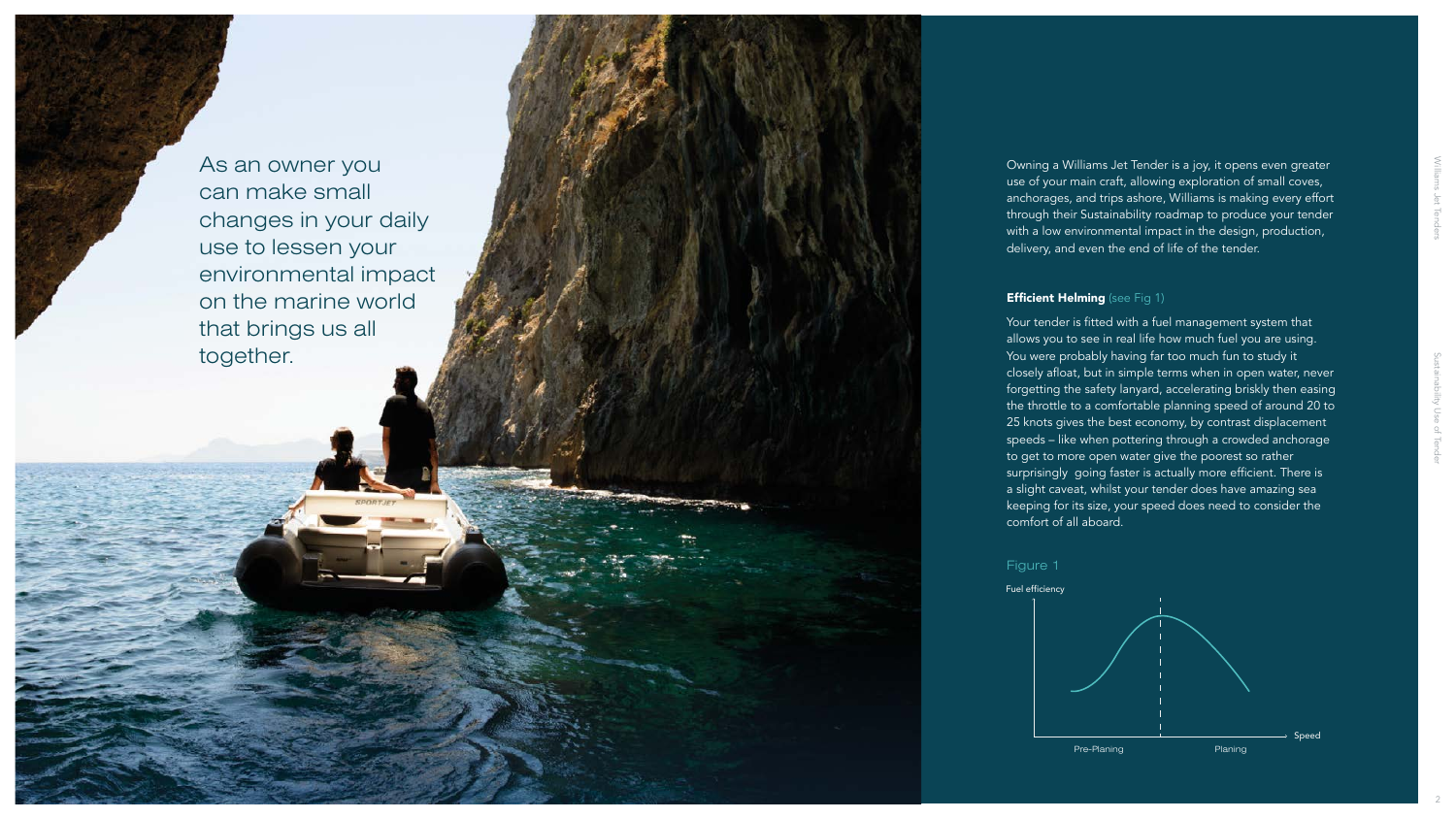After use a good wash down to remove salt deposits, not forgetting the underside of the hull and perhaps most importantly the jet drive system flushed through with fresh water will make it ready for next time. Tenders by their very nature are often forgotten on the stern or in the tender garage, but expected to perform perfectly when asked, therefore correct maintenance at the recommended service intervals – at a minimum annually, through your local Williams service centre will not only assist with the reliability but additionally keep emissions low and economy high.

## **Extra Weight**

## Simple **Maintenance**

Some simple steps that soon become second nature can also give the best efficiency, speed, and longevity of your tender. Every contact with sea water produces an increase in the onset of marine growth, so before use ensure the tubes are pumped to the correct pressure 3.6 psi / 250 mb starting with the stern ones first to give the best ride and lower drag.

All Williams Jet Tenders have a maximum carrying capacity marked on them and it's important to never exceed that figure, but any extra weight especially on the smaller models in the range has an adverse effect on performance and economy. This can be in the form of extra items that we keep adding to the boat, so having a clear out is good place to start. Easily missed is water in the bilge areas or the footwells, this needs to be removed either with the bungs if ashore or with a sponge if afloat, make sure the bungs are back in after to always ensure maximum performance, reliability, and stability.





Williams Jet Tenders<br>Williams Jet Tenders